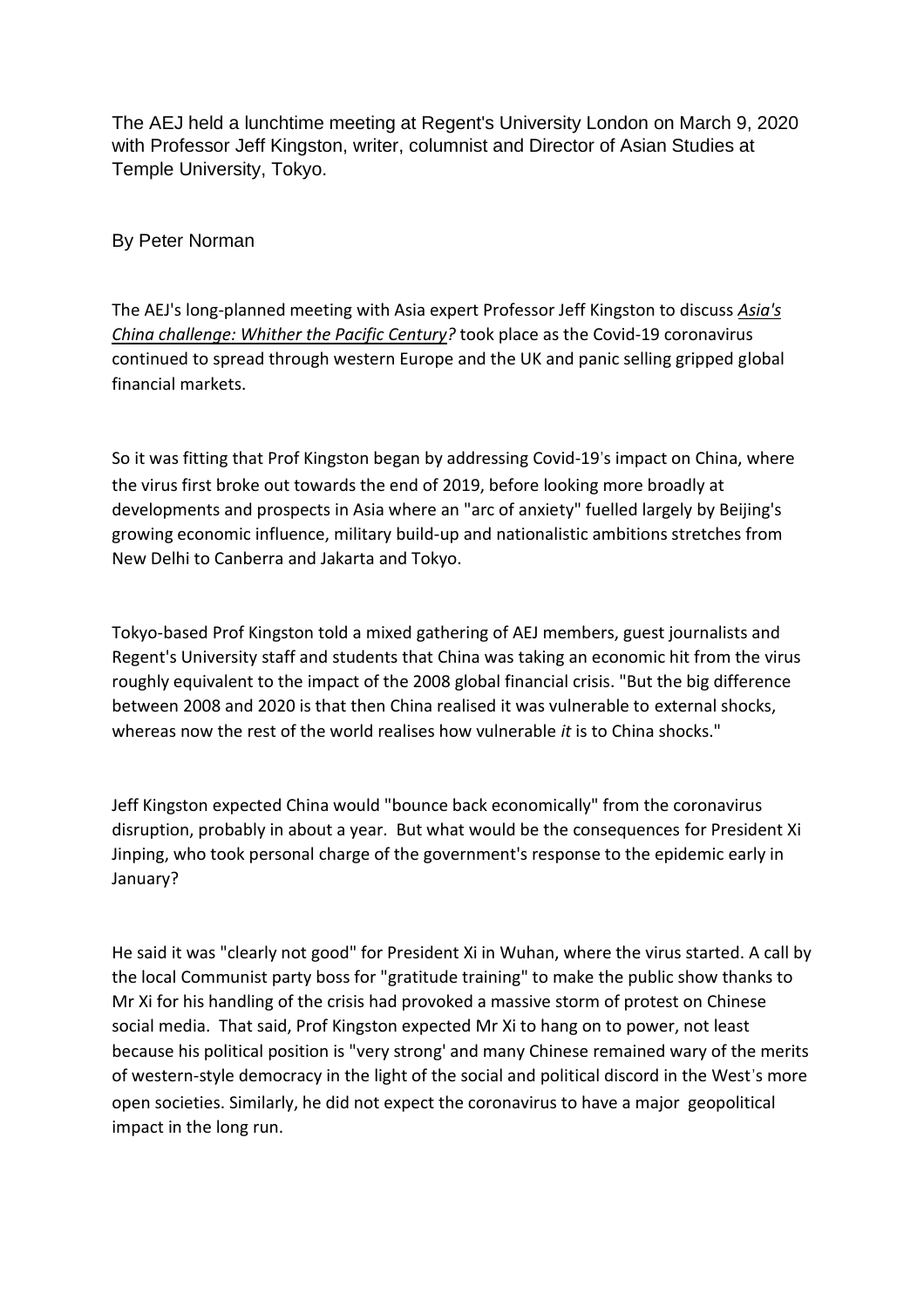China's hegemonic ambitions in Asia remain the big challenge in the region. Summing up the mood in Asia, Prof Kingston noted how: "People don't feel China's rise and hegemonic ambitions will work out well. But China has momentum on its side". Crucially, other Asian nations are heavily dependent on China economically, including Japan, which has its own sources of weakness.

Part of the problem lies in the different national interests and fragmented response of China's neighbours. Prof Kingston recalled how a 2007 plan of Japanese prime minister Shinzo Abe, during his first short term in office, to create an "Arc of Freedom and Prosperity" based on shared values among China's neighbours in the Asia-Pacific region had met an unenthusiastic response. Since then, Mr Abe has pushed through a revision of Japan's defence policy guidelines to allow more explicit Japanese support of the US military worldwide, only to be constrained by hostile public opinion at home. With three quarters of Japanese opposed to Donald Trump, his presidency has weakened Japanese trust in the alliance with the US. In Japan, Trump is the least popular US president since polling began.

Prof Kingston asked whether there is a risk of a "Thucydides Trap" conflict between the rising power of China and a US in decline. The big question, he said, was whether the US would concede more than it wants to China, and whether what it concedes would be enough to satisfy Beijing. On balance, he thought there could be a deal between the two powers, even though President Xi could be trapped by his rhetoric. In these circumstances, "someone would have to provide a ladder for Xi to climb down".

Despite recent territorial disputes and military tensions between China and its neighbours in the East and South China Seas, Prof Kingston did not expect China to become more militarily adventurous. It is not yet in a position to take on the US Navy, and in Taiwan the population had shown no appetite for ceding any of its independence to China. China, he noted, had not fought a war since 1979 when Vietnam gave it a bloody nose. In the intervening peace, the surrounding countries had focussed on their economic relations with China, placing them in a state of uncomfortable interdependence which limited their options for action. China's neighbours liked its spending on infrastructure while the drying up of tourism through the coronavirus had highlighted their reliance on Chinese tourism and trade. While China's neighbours feared its power and worried about Beijing's intentions, they needed China economically.

One consequence of this uneasy situation was a regional arms race, with China's neighbours boosting their military assets from low levels. But rather than coalesce against any threat from Beijing, China's neighbours had chosen national responses to China's rise. Meanwhile, Beijing has adroitly encouraged a lack of unity in ASEAN, the group of South East Asian nations, preventing it from becoming a more influential force in the region. Indeed, some